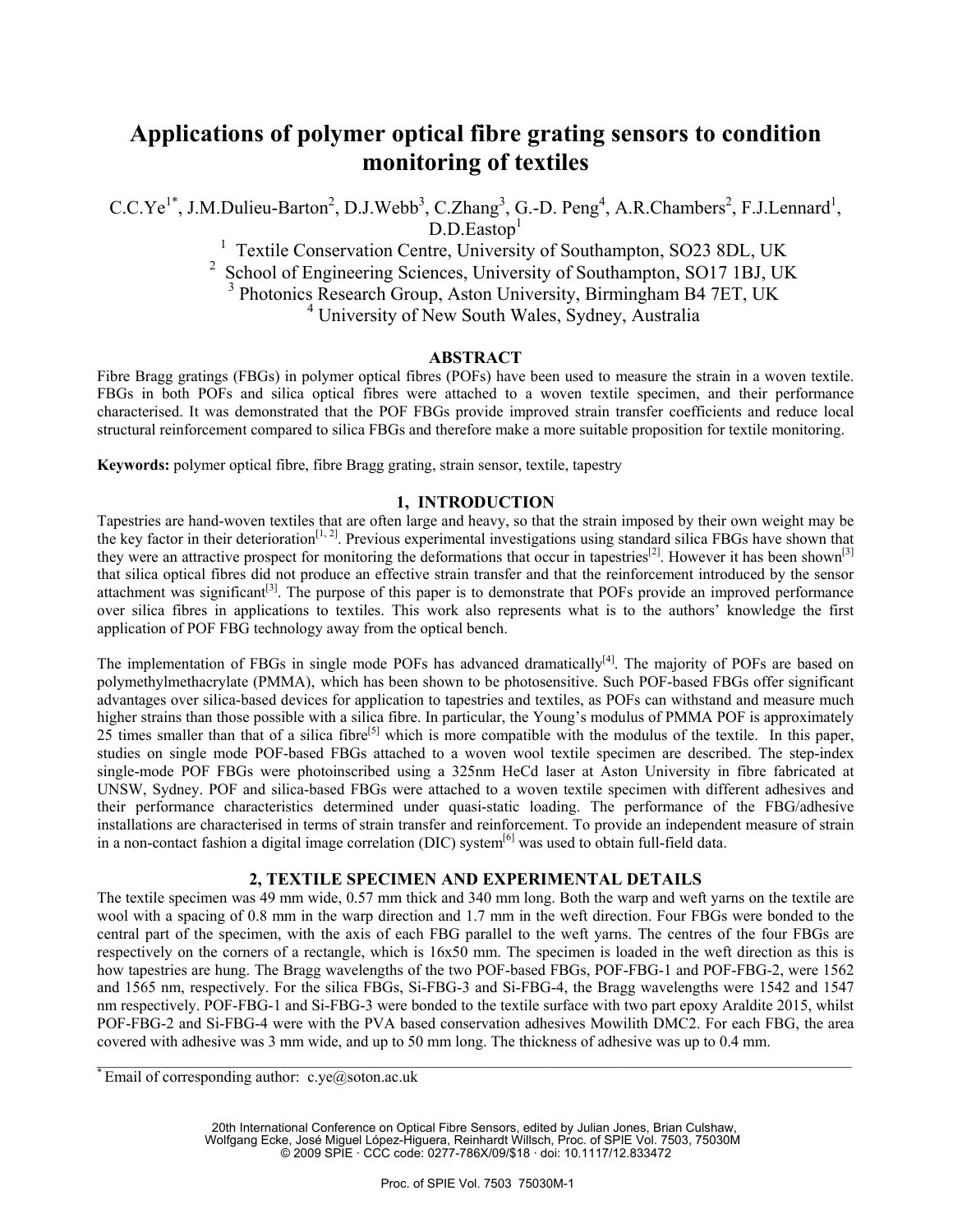Since the attenuation in the POF at a wavelength of 1560 nm is high, each POF FBG was written in a short length of POF( $\sim$ 5 cm) with a single mode silica fibre connected to one end using an optical adhesive.

This arrangement allowed sufficient definition for the measurement. The mechanical strength of the connection between the POF and the silica fibre is low, as the section of silica fibre near the connection has the coating stripped and is brittle. To accommodate a stable mounting of the sensor to the textile, the fibre connection and the section of silica fibre with coating stripped as well as a short length of silica fibre with coating was bonded to the textile. The penalty for doing this is that the area with adhesive is comparatively long  $(-50 \text{ mm})$ . Furthermore the maximum strain applied to the specimen is limited by the weak fibre connection. These problems would not exist if the Bragg wavelengths of the POF FBGs were shorter; for example, the attenuation at 800nm is approximately 100 times less than at  $1550$ nm<sup>[7]</sup>.

The specimen was mounted in an Instron 5569 test machine in wedge grips; the distance between the grips was 240 mm. For quasi static tests, a constant displacement of 10 mm/minute was applied to the specimen. The deviation of the load was typically  $\pm 0.7$  N. The Bragg wavelengths of the FBGs were recorded using a Swept Laser Interrogator (FBG-SLI) by Micron Optics. The resolution of measured wavelength is 1 pm, corresponding approximately to 1 με. The wavelength range of FBG-SLI is from 1520 to 1570 nm. During the tests, a LaVision DIC system<sup>[8]</sup> with a single camera was used to monitor the strain over the entire specimen. Data were collected from the side of the specimen without adhesives, to maximise the strain accuracy of DIC by eliminating any possible effects of adhesives on the image correlation processing. Tthe size of the interrogation window was chosen to be 32 x 32 pixels, corresponding to 3 x 3 mm in the specimen. For the area away from the FBGs and adhesive, the uncertainty of the measured strain from DIC is reduced by averaging over a number of interogation windows, and is estimated to be 0.06%. For the area with a FBG bonded, the strain from DIC is a 'virtual extensometer' measurement<sup>[8]</sup> taken by correlating the interrogation cells at either end of the 20 mm line overlapped the FBG. The uncertainty for the measured strain is estimated to be 0.2 x 2/214  $= 0.19\%$ .

#### 3, **QUASI STATIC TESTS**

In the first test a maximum load of 22 N was applied to the specimen to provide the strain map shown in Figure 3. The strain values in the two areas covered by Araldite (POF-FBG-1 and Si-FBG-3) are significantly lower than the rest of the sample. The strain in the area where a silica fibre Si-FBG-3 was bonded with DMC2 is also lower than the surrounding areas, while the strain in the area of the POF-FBG-2 bonded with DMC2 is closer to that of the background material.





Figure 4 Stress plotted against strains from FBGs and from DIC for different locations.

In Figure 4 the recorded stress is plotted against the strains from the different FBGs and from DIC for different locations. The stress is the total load divided by the area of cross section of the textile specimen. The strains from FBGs were obtained using the measured strain sensitivity of 1.33 pm/με for POF FBGs and 1.20 pm/με for silica fibre FBGs. For POF-FBG-2, it was not possible to record strain data when the stress was greater than 0.4 MPa since the maximum wavelength of the interrogation system was exceeded. The strain from the POF FBG is greater than that from the silica FBG with the same adhesive. The recorded strain from each type of FBGs with DMC2 is greater than that with Araldite 2015. The strains from the two POF FBGs match the corresponding strains from DIC, although the one bonded using the epoxy adhesive shows much more scatter. The strains from DIC for the areas where the two silica FBGs were bonded are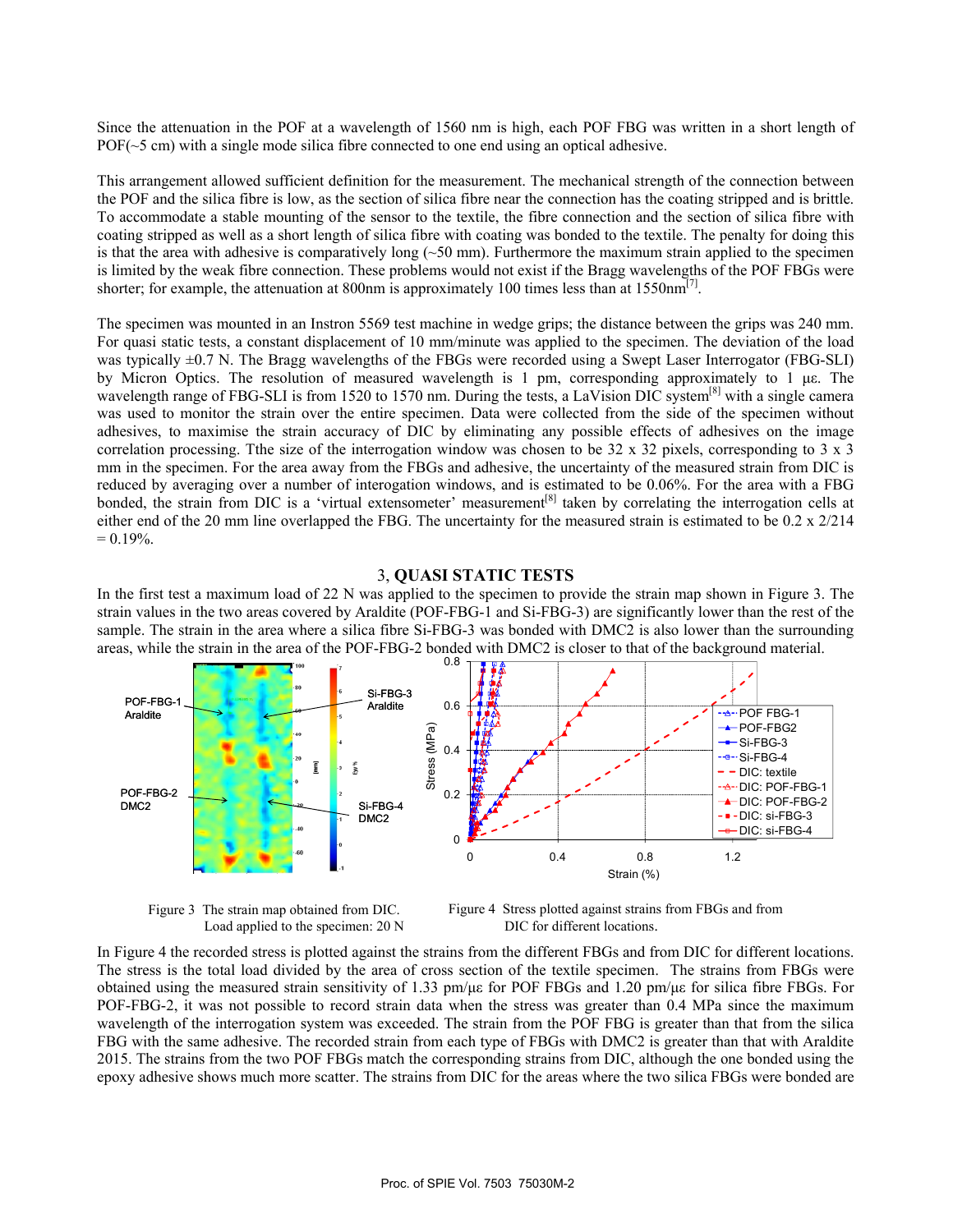

Figure 5 Stress plotted against strains from FBGs for 11 N quasi-static test (solid blue markers and lines) and 22 N quasi-static test (open red markers and lines).

noisy, and even became negative when the load was small, indicating the unreliability of the DIC data in this area. This shows that the strain resolution of the DIC system is not enough to measure accurately strains smaller than  $0.2\%$  [3].

The second quasi-static test was done with a maximum load of 11 N. The stress-strain curves for the four gratings obtained from the two quasi-static tests are shown in Figure 5. This demonstrates that the repeatability in both silica and POF sensors are reasonably good. The strain from POF-FBG-2 during 11 N test was approximately 0.02% greater than that during 22 N test for a given stress. This is likely due to the time between the two tests being too short for POF-FBG-2 to relax completely, since it was observed that when the load applied to the specimen was removed, the Bragg wavelength of POF-FBG2 relaxed to original value much slower than other FBGs.

#### **4, STRUCTURAL REINFORCEMENT AND STRAIN TRANSFER**

Using the measured data given in Figure 4 it is possible to calculate the **s**train transfer coefficients and reinforcement coefficients. The strain transfer coefficient is denoted as  $R_1$  and is the ratio of the strain measured from the FBGs divided by the strain measured by the DIC in the area local to the sensor, i.e.  $R_1 = \varepsilon_{FBG}/\varepsilon_{DICL}$ . The reinforcement coefficient is denoted as *R2* and is denoted as the ratio of strain measured by the DIC local to the sensor to that away from the sensor  $R_2 = \varepsilon_{DICL}/\varepsilon_{DICA}$ . The strains  $\varepsilon_{FBG}$ ,  $\varepsilon_{DICA}$  and  $\varepsilon_{DICA}$  for each sensor/adhesive combination are given in Table 1 along with the two coefficients  $R_1$  and  $R_2$ . Ideally  $R_1$  should be close to unity and for the POFs this is the case. However for the Si-FBGs this is not the case. The uncertainty in  $\varepsilon_{DICL}$  local to the silica FBGs is a key consideration<sup>[3]</sup>. In Table 1 a theoretical value for  $R_1$  also provided using an analytical model given in reference<sup>[9]</sup>. The parameters used in the calculation are as follows: Young's modulus and radius of the sensors 72 GPa 0.063 mm for the Si-FBGs and 2.8 GPa 0.093 mm for the POFs, Young's modulus of the adhesive 1.5 GPa for the epoxy and 0.006 GPa for the PVA. Poisson's ration is taken to be 0.4 for both adhesives. The bonded length of fibre (2L) is 40 mm for Si-FBG-3 and 50 mm for the other FBGs. It can be seen from Table 1 that the theory is very close to the actual values for the POFs but there is a large discrepancy in the Si-FBG indicating that errors in the DIC are the cause. It is interesting that the Si-FBG with the DMC2 gives a very low theoretical strain transfer coefficient, indicating that the POFs have a much better compatibility with the DMC2 PVA.

| FBG         | Adhesive         | <b>Stress</b><br>(MPa) | $\epsilon_{\rm DICL}$<br>$\frac{9}{0}$ | $\epsilon_{\rm DICA}$<br>$\frac{6}{2}$ | $\epsilon_{\text{FBG}}$<br>$\left(\frac{0}{0}\right)$ | $R_1$ | $R_1$ (theory) | $R_2$ |
|-------------|------------------|------------------------|----------------------------------------|----------------------------------------|-------------------------------------------------------|-------|----------------|-------|
| POF-FBG-1   | Araldite         | 0.79                   | 0.151                                  | 1.303                                  | 0.140                                                 | 0.93  | 0.99           | 0.12  |
| POF-FBG-2   | DMC <sub>2</sub> | 0.39                   | 0.332                                  | 0.783                                  | 0.298                                                 | 0.90  | 0.85           | 0.42  |
| $Si-FBG-3$  | Araldite         | 0.79                   | 0.108                                  | 1.303                                  | 0.058                                                 | 0.53  | 0.97           | 0.08  |
| $Si$ -FBG-4 | DMC <sub>2</sub> | 0.79                   | 0.06                                   | .303                                   | 0.104                                                 | 1.7   | 0.66           | 0.05  |

**Table 1** Measured **s**train transfer and reinforcement ratio coefficients